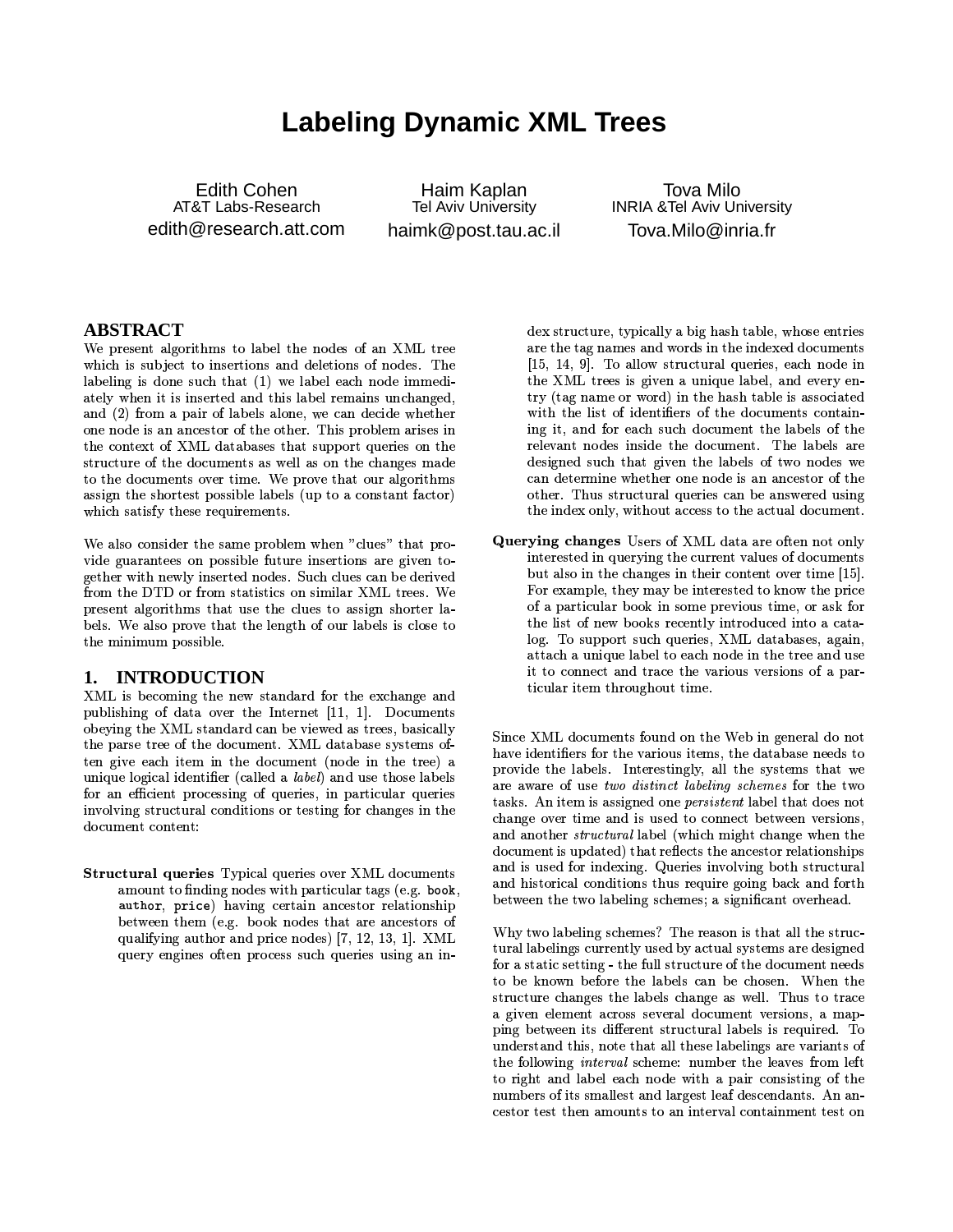the labels. Now, if the tree is updated and new leaves are added, the leaves need to be renumbered, and, consequently, the labels change. One may try to fix this by leaving some "gaps" between the numbers of the leaves. But if one part of the document is heavily updated we still may run out of available numbers and need relabeling.

The goal of the research reported in this paper is to design a persistent structural labeling scheme, namely a labeling scheme where labels encode ancestor relationships but need not be changed when the document is updated. The updates that we want to support are the addition and deletion of subtrees from the tree. (Naturally updates that move around existing subtrees cannot be supported with persistent labels since the existing ancestor relationships actually change).

Our abstraction of the problem is as follows. We consider a tree that is subject to insertions of nodes, s.t. when a node is inserted it must be a leaf (an insertion of a subtree can be modeled as a sequence of such insertions). When a node is inserted we have to assign it a label, and this label cannot be changed or replaced later on. Labels are assigned s.t. from the labels of two nodes one can determine if one is the ancestor of the other. We do not have an explicit *delete* operation in our abstract model since labels of deleted nodes cannot be reused. Deleted nodes still exist in some older version and a label should uniquely identify a node across all versions. For labeling purposes we might as well leave the deleted node in the tree and mark it with the version in which it ceased to exist. Thus the single tree in our abstraction represents the union of all versions in our previous discussion, and whenever we refer in the following to the size of the tree we actually count the number of nodes inserted into the tree over time, including ones that do not exist anymore in the most recent version.

Before presenting our results we should note that the length of the assigned labels is an important criteria in the quality of any such labeling scheme. This length determines the size of the index structure that contains the labels and thereby the feasibility of keeping this index in main memory. Consequently it is important to establish lower bounds on the length of the labels that any such scheme can produce, and design compact labelings that match those bounds. Observe that, depending on the physical representation used for the labels, labeling schemes may have different performance metrics: When fixed-size physical representation is used, the goal is to reduce the maximum length of a label. When variable-size representation is used, the sum of lengths of labels (or the average label length) needs to be reduced. In this paper we consider the maximum label length. We note, however, that the schemes we propose and the corresponding lower bounds are such that the average label length is typically within a small constant of the maximum. Thus, our results apply to both metrics.

Our results: We start by presenting a simple labeling scheme that uses  $O(n)$ -size labels, *n* being the size of the tree, and prove a matching lower bound of  $\Omega(n)$  on the maximum label length of any possible labeling scheme. In contrast, in the static case where the complete tree is given in advance, there are known labeling schemes that use only  $O(\log n)$ -size labels (e.g. the simple interval scheme described above uses  $2\log(n)$  bits). Thus, these results show an exponential performance gap between static and dynamic labeling.

The above worst-case analysis assumes no knowledge or restrictions on the final structure of the tree. A glance back at the real-life problem shows, however, that estimates on the shape or size of the XML trees (or of some particular subtrees) are often available. We show that these restrictions facilitate tighter analysis and can be integrated in the labeling scheme to reduce labels size.

The first issue that we consider is the depth and the width of the XML trees. By looking at about 2000 XML files collected by a crawler over the web [15] we observed that the average depth of an XML file is low, i.e. the trees are balanced with relatively high degrees. We thus analyzed the length of the labels as a function of the depth  $d$  of the tree and the maximal fan-out degree  $\Delta$  of the nodes. We present a labeling algorithm that, even without knowing  $d$ and  $\Delta$  in advance, generates labels of length bounded by  $O(d \log \Delta)$ . And again we also prove a matching lower bound of  $\Omega(d \log \Delta)$ .

The second issue that we consider is estimates on the size and shape of a subtree that will emerge underneath a particular node. Such estimates are often available in practice. and can be derived from the DTD of the XML file or from statistics of similar documents that obey the same DTD. We model this additional information by insertion sequences with clues. We then show that, even without any restriction on the actual depth or width of the trees, simple clues allow for much more efficient dynamic labelings. We define and analyze two types of clues. We first consider subtree *clues*, where with each inserted node  $v$  we are given an estimate, within a constant factor, on the final number of descendants of  $v$ . For this model, we provide tight upper and lower bounds of  $\Theta(\log^2 n)$  on the length of the labels. Thus, subtree clues allow for considerably more efficient labels, but still do not match the performance of an off-line labeling of the tree. The second type of clues, *sibling clues*, are more informative and also include an estimate on the number of descendants of the future siblings of  $v$ . For insertion sequences with sibling clues we establish matching upper and lower bounds of  $\Theta(\log n)$  on the maximum length of the labels. Thus, asymptotically, insertion sequences with sibling clues can be labeled on-line as well as they can be labeled off-line.

Finally, we also show how the above labeling algorithms can be extended to cope with wrong estimates, allowing persistent labeling even when the clue decelerations turn out to underestimate the actual size of the final subtrees.

We start with preliminary definitions in Section 2. In Section 3 we analyze insertion sequences without clues, and in Sections 4 and 5 insertions with clues. Section 6 deals with wrong clues. We conclude with related work.

### 2. PRELIMINARIES

We start by defining some of the basic terms used in the sequel.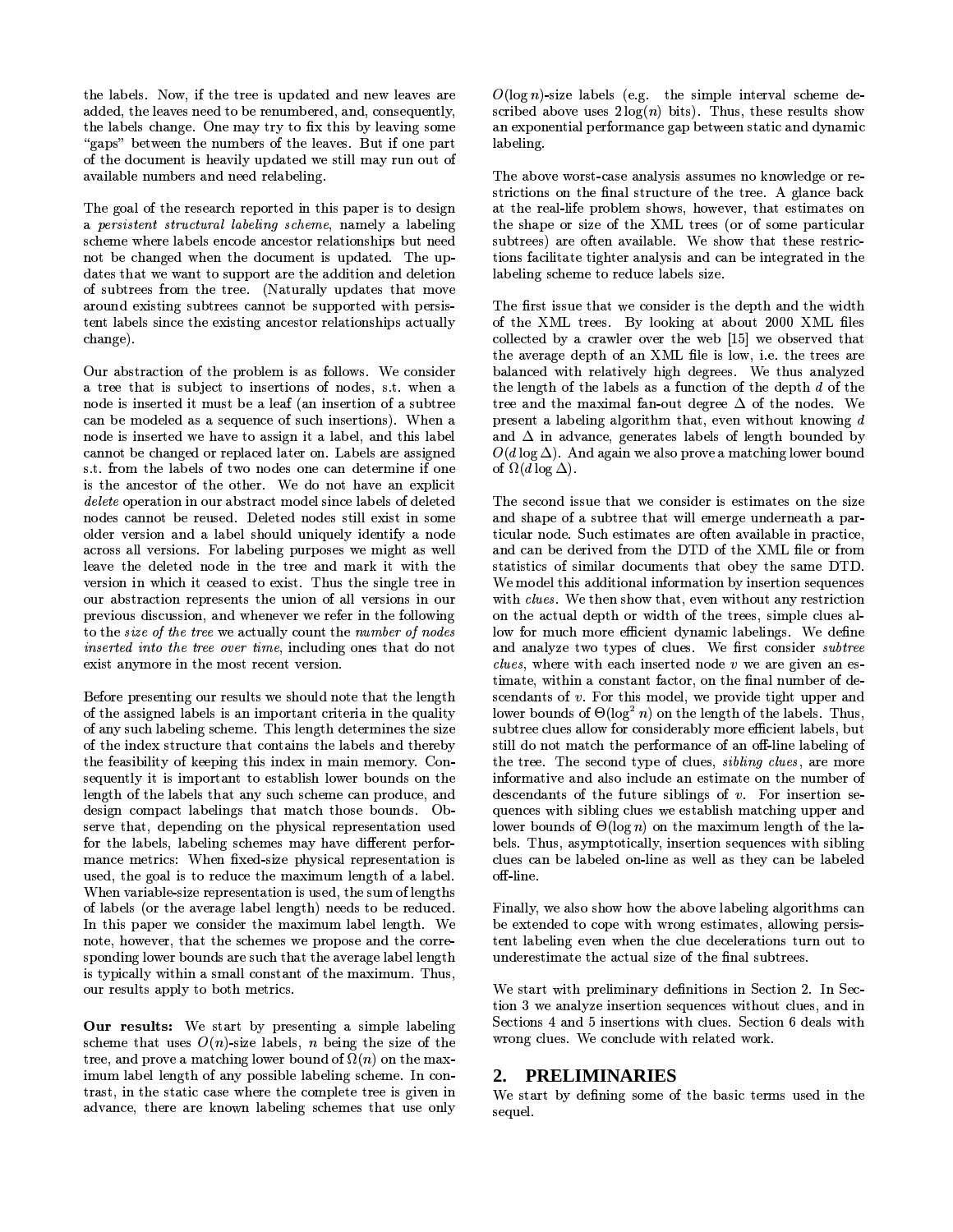A static structural labeling scheme is a pair,  $\langle p, L \rangle$ , where p is a 2-ary predicate over binary strings and  $L$  is a labeling function that given a tree  $T$  assigns a distinct binary string  $L(v)$  for each node  $v \in T$ . The predicate p and the labeling function  $L$  are such that for every tree  $T$  and every two nodes  $v, u \in T$ ,  $p(L(v), L(u))$  evaluates to TRUE iff v is an ancestor of u.

A persistent structural labeling scheme is also a pair  $\langle p, L \rangle$ where  $p$ , as before, is a binary predicate over strings. The labeling function  $L$ , however, rather than getting as input a full tree, gets a sequence of insertions of nodes into an initially empty tree. The root is the first to be inserted. Each subsequent insertion is of the form "insert node  $u$  as a child of node  $v$ ". (So when u is inserted its parent v must already be in the tree).  $L$  does not know the insertions sequence in advance but receives them online. As each node is inserted, L assigns it a binary string. The label cannot be changed subsequently. The labeling  $L$  and the predicate  $p$  are such that for every insertion sequence and every two nodes v, u in the resulting tree,  $p(L(v), L(u))$  evaluates to TRUE iff  $v$  is an ancestor of  $u$ .

The labeling function  $L$  can be deterministic or randomized, and the scheme will be called a deterministic/randomized, respectively.

Several static structural labeling schemes with short labels have been recently designed [2, 8, 4]. These schemes have been analyzed both theoretically and experimentally. (See Section 7 for further details.) In contrast our focus here is on the design of persistent structural labeling schemes. For this kind of labeling we are not aware of any previous work. Unless stated otherwise, the term labeling scheme in the sequel refers to a *persistent structural* one.

Two particular type of labels which we will use in the sequel are range and prefix labels.

- A range labeling comes equipped with some order relation  $\leq$  overs binary strings. The label of a node v is interpreted as a pair of strings  $a_v, b_v$  and the predicate  $p$  is such that a node  $v$  is an ancestor of  $u$  iff  $a_v \leq a_u \leq b_u \leq b_v$ . The interval scheme described in the Introduction is an example of a static such labeling -  $a_v$  and  $b_v$  are interpreted as integers with  $\leq$  being the standard order relation over integers.
- $\bullet$  In a prefix labeling the predicate p is such that a node v is an ancestor of u iff  $L(v)$  is a prefix of  $L(u)$ .

In the following sections we will see examples of these two types of schemes.

### 3. INSERTIONS WITHOUT CLUES

We start by considering arbitrary insertion sequences and suggest several simple labeling schemes for such sequences. We bound the lengths of the labels produced by these algorithms either in terms of the number of nodes in the resulting tree or in terms of the depth and degree of the tree. We also show that these algorithms are optimal.

The schemes presented in this section are all prefix schemes. Analogous range schemes can be developed using a technique presented in Section 6. To understand the main principal guiding our prefix schemes, lets look first at the static case, when the full tree is given in advance. Static prefix schemes typically work as follows. They assign to the outgoing edges of each node a set of prefix-free binary strings<sup>1</sup>. and then, starting from the root and going down, define the label of each node to be the concatenation of its parent label and the string assigned to the edge leading to the node  $[8]$ . Consider, for example, a node  $v$  with three children  $v_1, v_2, v_3$ . We can assign the strings "0", "10", and "11" to the three edges  $(v, v_1)$ ,  $(v, v_2)$ , and  $(v, v_3)$ , respectively. So the labels of  $v_1$ ,  $v_2$ , and  $v_3$  are  $L(v_1) = L(v) \cdot 0$ ,  $L(v_2) = L(v) \cdot 10$ , and  $L(v_3) = L(v) \cdot 11$ . The problem with using this scheme in a dynamic setting is that if the tree changes, e.g. we add a new child  $v_4$  to v, there is no string that we can attach to the new edge  $(v, v_4)$ . This is because any string would have one of the strings 0, 10, and 11 as a prefix. The solution, which is the basis of all the persistent prefix schemes presented in the rest of this section, is to refrain from utilizing all possible prefixes. We always make sure that for every node  $v$  we can extend the currently assigned strings to the edges outgoing of  $v$  to a larger prefix free collection.

Consider the following simple prefix labeling scheme. We label the root with the empty string. The first child of the root is labeled with "0", the second child with "10", the third with "110" (rather than the "11" in the above example), the forth with '1110", etc. Similarly for any node  $v$  the first child of v is labeled with  $L(v)$ . "0", the second child of v is labeled with  $L(v)$ . "10", the third with  $L(v)$ . "110", and the  $i^{th}$  child<br>with  $L(v)$ . "111<sup>i-1</sup>0".

It is easy to see that this is indeed a correct prefix scheme, namely for all pairs of nodes  $v, u, L(v)$  is a prefix of  $L(u)$  iff  $v$  is an ancestor of  $u$ . Also, by induction it is easy to prove that the length of the maximum label is at most  $i-1$  after inserting  $i$  nodes including the root. So for any  $n$ -node tree the maximum label length is at most  $n-1$ . This without any need to know  $n$  in advance.

Interestingly, the following theorem shows that no labeling scheme (regardless if it is prefix based, range based, or uses any other labeling type) can achieve better bound on the labels length.

THEOREM 3.1. For every deterministic labeling scheme  $S = \langle p, L \rangle$  there is an insertion sequence of length n such that S assigns a label of length at least  $n-1$  for some node in the sequence.

**PROOF.** For a labeling scheme S we define  $L(S, n)$  to be the set consisting of all labels that  $S$  uses to label insertion sequences of length n. We also define  $P(n)$  to be the minimum over all labeling schemes of  $|L(S, n)|$ .

We claim that  $P(n)$  satisfies the recurrence  $P(n) \geq 2*P(n-1)$ 1),  $P(1) = 1$ . Therefore it follows that  $P(n) > 2^{n-1}$  from

<sup>&</sup>lt;sup>1</sup>A set of strings is *prefix-free* if no string in the set is a prefix of another.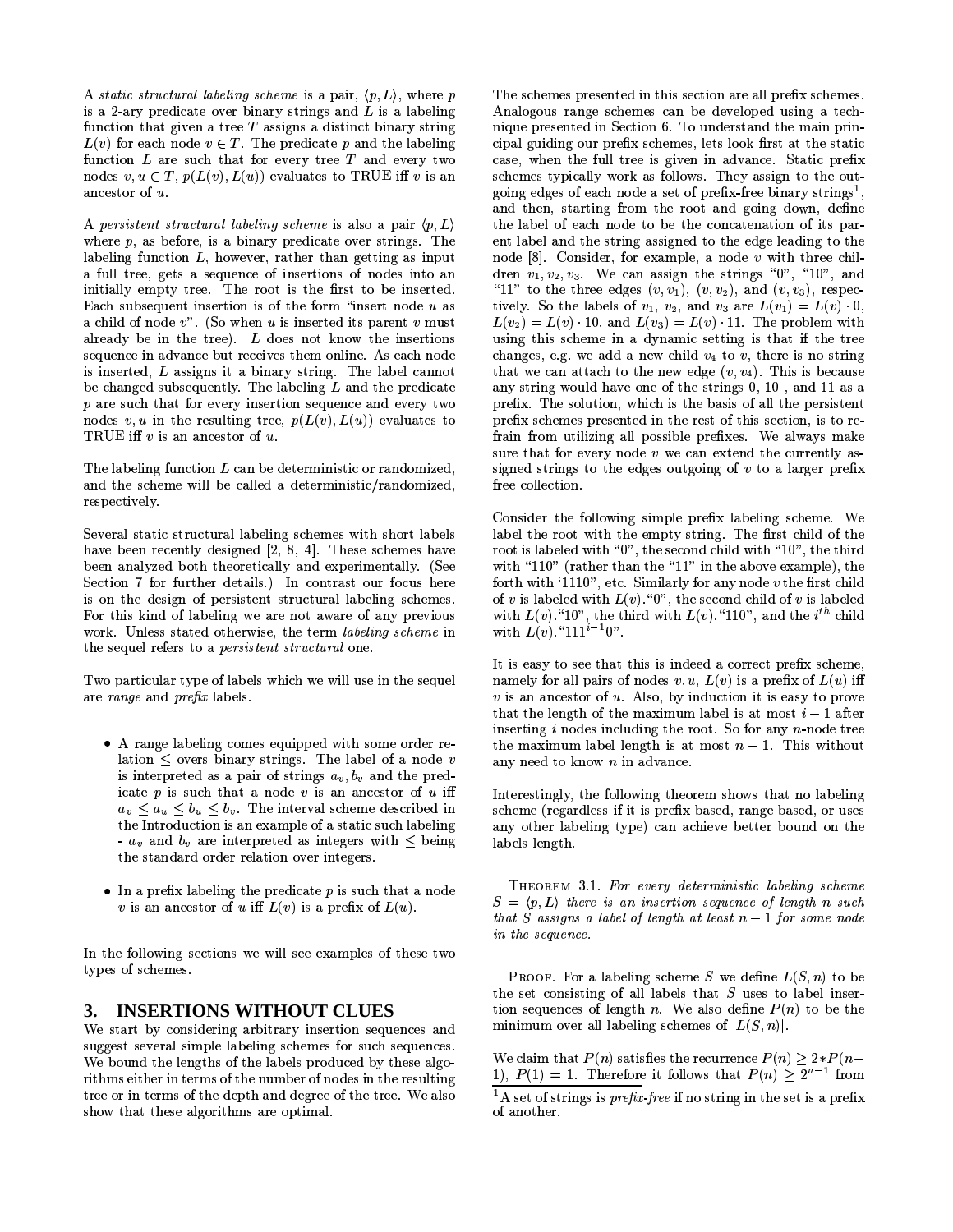which the theorem follows. To prove the claim consider an arbitrary insertion sequence of  $n$  nodes. After inserting the root  $r$  and the first of its children, say  $v$ , then we can partition the set of all labels that  $S$  uses to label trees with  $n$ nodes into two disjoint sets. The first set contains all labels which can be used for descendants of  $v$ , together with the label of  $v$  itself. The second set consists of all labels which can be used for descendants of  $r$  that are not descendants of  $v$  together with the label of  $r$ . The size of the first set must be at least  $P(n-1)$  since v can root an arbitrary tree with  $n-1$  nodes. Similarly the size of the second set should also be at least  $P(n-1)$ .  $\Box$ 

The above proof assumes no restrictions on the tree structure. In particular it relies on the fact that a node can have an arbitrary number of children. For XML files, the DTD may restrict the number of children, e.g. bounding it by some constant  $\Delta$ . It turns out, however, that this does not change asymptotically the situation: we can still prove the following slightly weaker lower bound.

THEOREM 3.2. For every deterministic labeling scheme S and every constant  $\Delta$ , there is an n-node insertion sequence constructing a tree of maximum degree  $\Delta$  on which S assigns a label of length at least  $n \log_2(1/\alpha) - O(1)$ , where  $\alpha$  is a root of  $x + x^2 + ... x^{\Delta} = 1$ .

In particular the theorem shows that even if we restrict ourself only to binary trees, still, any deterministic labeling scheme will have some label of size  $\Omega(n)$ , or, more precisely, of size at least  $0.69n - O(1)$  (since  $\alpha = 0.618$ . for  $\Delta = 2$ ). We prove Theorem 3.2 by constructing a sequence in which each insertion decreases the remaining labels of the current "chosen node" by a factor of  $\alpha$  on average. We omit the details of the proof from this extended abstract.

What happens if the depth of the tree is also restricted? By looking at about 2000 XML files collected by a crawler over the web [15] we observed that the average depth of an XML file is low, i.e. the trees are balanced with relatively high degrees. We thus tried to find a more suitable labeling scheme for such trees.

As before, the children of a node  $v$  have the label of  $v$  concatenated with the string attached to their incoming edge. The string  $s(i)$  for the  $i^{t\bar{h}}$  child is defined such that

 $s(1), s(2), s(3), \dots = 0, 10, 1100, 1101, 1110, 11110000, \dots$ 

Namely, to obtain  $s(i + 1)$  we increment the binary number represented by  $s(i)$  and if the representation of  $s(i) + 1$ consists of all ones we also double its length by adding a sequence of zeros.

The heuristics guiding this scheme is that the more children that a node already has, the more likely for it to get additional children. So rather than allocating for the new child the shortest possible available prefix-free string (as done in the first scheme presented at the beginning of this subsection), we give it instead a longer one. This investment is likely to pay off as it will shorten the labels of forthcoming siblings. In the first scheme, for each new child, the length of the assigned prefix free string grows by exactly one bit. In contrast, here, the length may grow by several bits at once. But then can stay the same for several future coming nodes (until it needs again to grow).

How long are the labels obtained by this scheme? A careful analysis of the algorithm shows that for all  $i, |s(i)| < 4 \log(i)$ , and therefore,

THEOREM 3.3. The maximum length of a label using this scheme is at most  $4d \log(\Delta)$ , d being the maximal depth of the tree and  $\Delta$  the maximum outdegree of a node.

Our algorithm works correctly even if  $\Delta$  and d are not known in advance. We can also show that the latter algorithm is optimal up to a constant factor. Indeed, a full tree of depth d and out-degree  $\Delta$  has more than  $\Delta^d$  nodes. Hence, just to be able to assign distinct labels to the nodes of such a tree, any labeling scheme will require labels of length  $\geq d \log_2 \Delta - 1$ .

Can randomization help? A randomized labeling scheme selects the label of an inserted node according to some probability distribution. The following theorem extends the above lower bounds to randomized labeling schemes showing that randomization essentially cannot help.

THEOREM 3.4. For any randomized labeling scheme there is an insertion sequence for which the expected length of the maximum label is at least  $n/2 - 1$ . This holds even if the out-degree of nodes is bounded by some  $\Delta \geq 2$ .

The proof constructs a probability distribution on request sequences that causes every deterministic labeling scheme to perform bad on this probability distribution. Then from Yao's lemma [16] it follows that this bad performance holds also for randomized labeling. The details are omitted.

Furthermore notice that the  $\Omega(d \log \Delta)$  lower bound for trees with bounded depth and degree applies to randomized schemes as well.

## 4. LABELING WITH A CLUE

We have seen that for arbitrary trees, any persistent labeling scheme would need labels of length  $\Omega(n)$  for some inputs. In contrast, simple static labeling schemes guarantee maximum label length of  $\Theta(\log n)$  on arbitrary trees (e.g. the interval scheme presented in the Introduction has labels of length  $2\log(n)$ ). To understand this exponential gap better and find ways to avoid it, we consider in this section insertion sequences such that with each inserted node, the algorithm gets a small amount of additional information, which we call a clue.

Clues provided with the inserted nodes restrict the set of possible continuations of the sequence, and thereby the set of possible final trees. The labeling algorithms we consider here obtain as input a list of *insertions*, each insertion of a node  $v$  specifies a parent node under which  $v$  should be inserted and an accompanying clue. We obtain bounds on the performance of labeling with clues by first showing a tight relation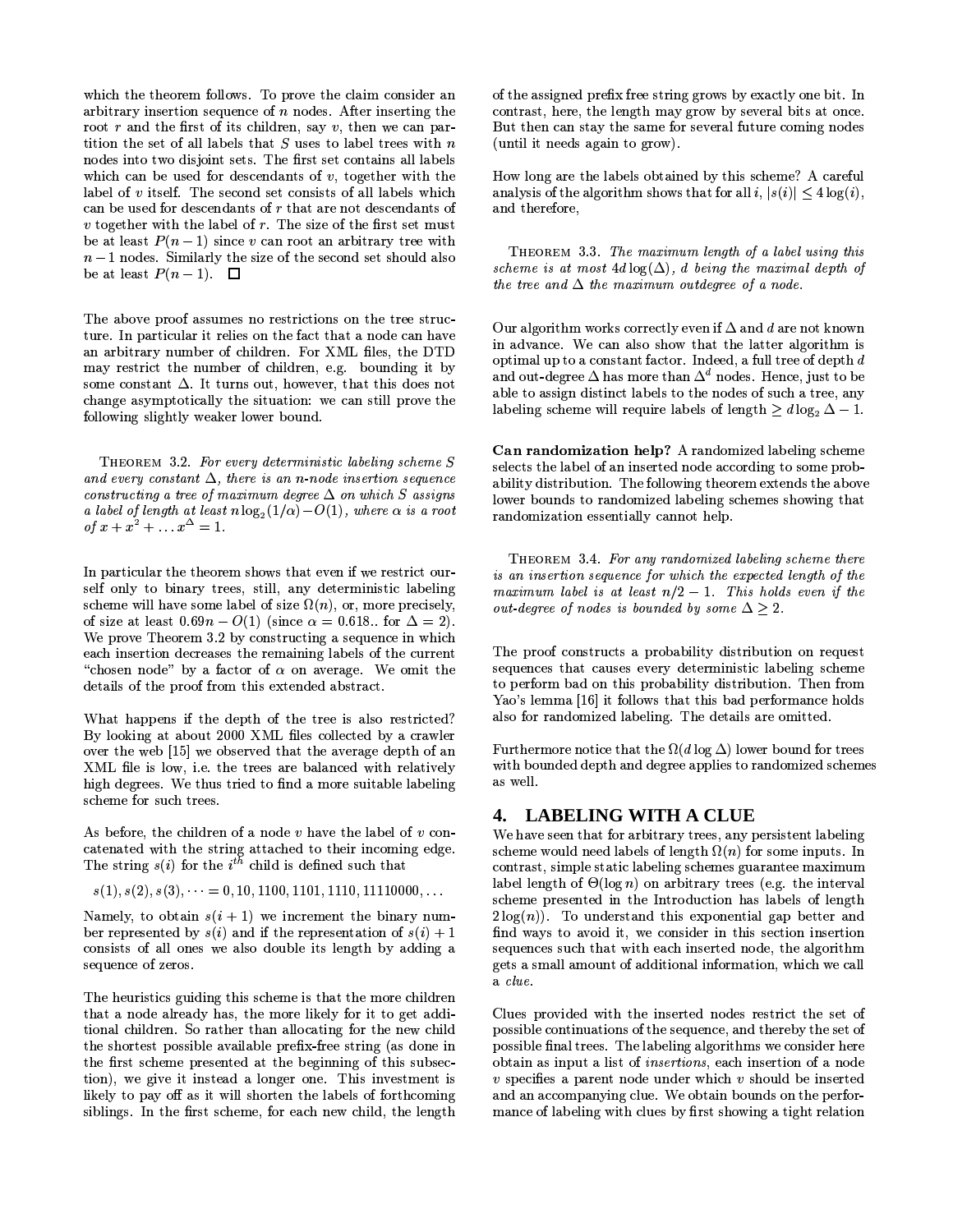between ancestor labelings and *integer markings* (which we define below). Then we establish tight bounds on integer markings.

We use the following notation. For an insertion sequence s and a node  $v \in s$ , let  $pr_s(v)$  denote the prefix of s up to (and not including) the insertion of  $v$ . We denote by  $T_s(v)$  the tree defined by pr<sub>s</sub> $(v)$ . We denote by  $C_s(v)$  the set of complete insertion sequences, of the same length as s, that are "legal" continuations of  $pr_s(v)$ . We also denote by  $\tau_s(v)$  the set of all trees that can be obtained by such continuations of  $pr_s(v)$ . Finally, for a node v we denote by  $P(v)$  the parent of v.

### 4.1 Integer marking and labeling schemes

An integer marking algorithm assigns to each inserted node v an integer  $N(v) > 1$  such that, at the end of the insertion sequence, the following holds for every node  $v$ .

$$
N(v) \ge \sum_{\{u \ |\ v = P(u)\}} N(u) + 1 \tag{1}
$$

Any labeling algorithm A has a corresponding integer marking algorithm  $\overline{A}_m$  as follows:

LEMMA 4.1. Consider an insertion sequence s and the insertion of node  $v \in s$ , let  $B(v)$  be the set of distinct labels assigned by  $A$  to a descendant of  $v$  (including  $v$  itself) over all insertion sequences in  $C_s(v)$ . Then  $A_m$  assigns the marking  $N_A(v) = |B(v)|^{2}$ 

**PROOF.** Let  $u_1, u_2, \ldots$  be the children of v in the order they are inserted. Equation 1 holds since the sets  $B(u_i)$  are disjoint<sup>3</sup>;  $\forall i$ ,  $B(u_i) \subset B(v)$ ; the label of v is in  $B(v)$  but is not contained in any of the  $B(u_i)$ 's.  $\Box$ 

As a corollary of Lemma 4.1 we obtain that the maximum length of a label assigned by  $A$  to a descendent of  $v$  in some tree  $T \in \tau_s(v)$  is at least  $\log N_A(v)$  (since  $N_A(v)$  distinct labels must have at least one of length at least  $log N(v)$ . Therefore by showing a lower bound on the minimum possible size of an integer marking one obtains a lower bound on the maximum label length of any labeling algorithm.

We next show how any integer marking algorithm can be converted to a labeling algorithm. Thereby we will be able to obtain a labeling algorithm by obtaining an integer marking algorithm. We consider both range and prefix schemes. First, given an integer marking algorithm we show how to obtain a range labeling algorithm. The length of the labels produced by the range labeling algorithm is at most  $2(1+|\log N(r)|)$ . Next we show how to obtain a prefix labeling algorithm. The length of the labels produced by the prefix labeling algorithm is at most  $\lceil \log N(r) \rceil + d$  where

 $d$  is the depth of the final tree obtained at the end of the insertion sequence.

Range scheme: The algorithm is a persistent variant of the interval scheme described in the Introduction. The root is labeled by the interval  $[1, N(root)]$ , and each additional inserted node v is assigned a subinterval that contains  $N(v)$ integers from the interval of its parent. (Siblings intervals are disjoint and assigned consecutively). It is easy to see that this yields a correct labeling with labels of length at most  $2(1+|\log(N(root))|)$  bits.

Prefix scheme: The root is labeled by the empty string. When the  $i^{th}$  child,  $u_i$  of a node v is inserted, it is labeled by the label of v concatenated with a string  $s_i$ , s.t. (i)  $s_1, \ldots, s_i$ are prefix free, and (ii)  $|s_i| = \lceil \log(N(v)/N(u_i)) \rceil$ . The following is easy to verify.

THEOREM 4.1. Let d be the depth of the tree obtained at the end of the insertion sequence.  $(1)$  A string  $s_i$  with the above properties always exists, and

 $(2)$  the size of the labels generated by this prefix scheme is bounded by  $log(N(root)) + d$ .

PROOF. (sketch) To find the strings we use an auxiliary data structure, a full binary tree T of depth  $\lceil \log(N(v)) \rceil$ . We label the left (respectively, right) outgoing edge of each node in  $T$  by "0" (resp., "1"), and label each node by the concatenation of the symbols on the path from the root. Now, when  $u_i$  is inserted, we look for the left most node of depth  $\lceil \log(N(v)/N(u_i)) \rceil$  in T s.t. neither the node nor any of its ancestors or descendants is marked. Its label is returned as the required  $s_i$  and the node becomes marked. To conclude the proof of item (1) it remains to prove the correctness of the above algorithm. We omit this here.

Finally, to see that the size of the labels is bounded by  $log(N(root)) + d$ , observe that the longest labels are those of the leaves. The length of the label of a leaf node  $u$  is the sum of the  $s_i$  strings on the path to it, namely, can be described by a formula of the form

$$
\lceil \log(N(root)/N(v_{i_1}) \rceil + \lceil \log(N(v_{i_1})/N(v_{i_2}) \rceil + \dots + \lceil \log(N(v_{i_{d-1}})/N(u) \rceil
$$

$$
\leq \log(N(root)) + d
$$

 $\Box$ 

We will in fact use in the sequel a slightly weaker notion of *almost integer markings* and show that almost-integermarkings can also be converted efficiently to labeling algorithms. An c-almost integer marking is defined for a constant c and is a marking  $N(v)$  such that  $N(v)$  satisfies Equation (1) for  $N(v) > c$ ; every node v such that  $N(v) < c$ has at most  $c$  descendants; and for each descendant  $u$  of  $v$ ,  $N(u) \leq N(v)$ .

An almost integer marking can be converted into a labeling

<sup>&</sup>lt;sup>2</sup>We use the integer marking algorithm  $A_m$  only as an analytic tool, thus we do not consider its complexity, which could be prohibitive.

<sup>&</sup>lt;sup>3</sup>otherwise, we obtain a contradiction to the ancestor relation of the labels, since if  $B(u_i)$  intersects  $B(u_i)$ ,  $j > i$ , the insertion sequence and node that obtains that label under  $u_i$  would also be considered a descendant of  $u_i$ .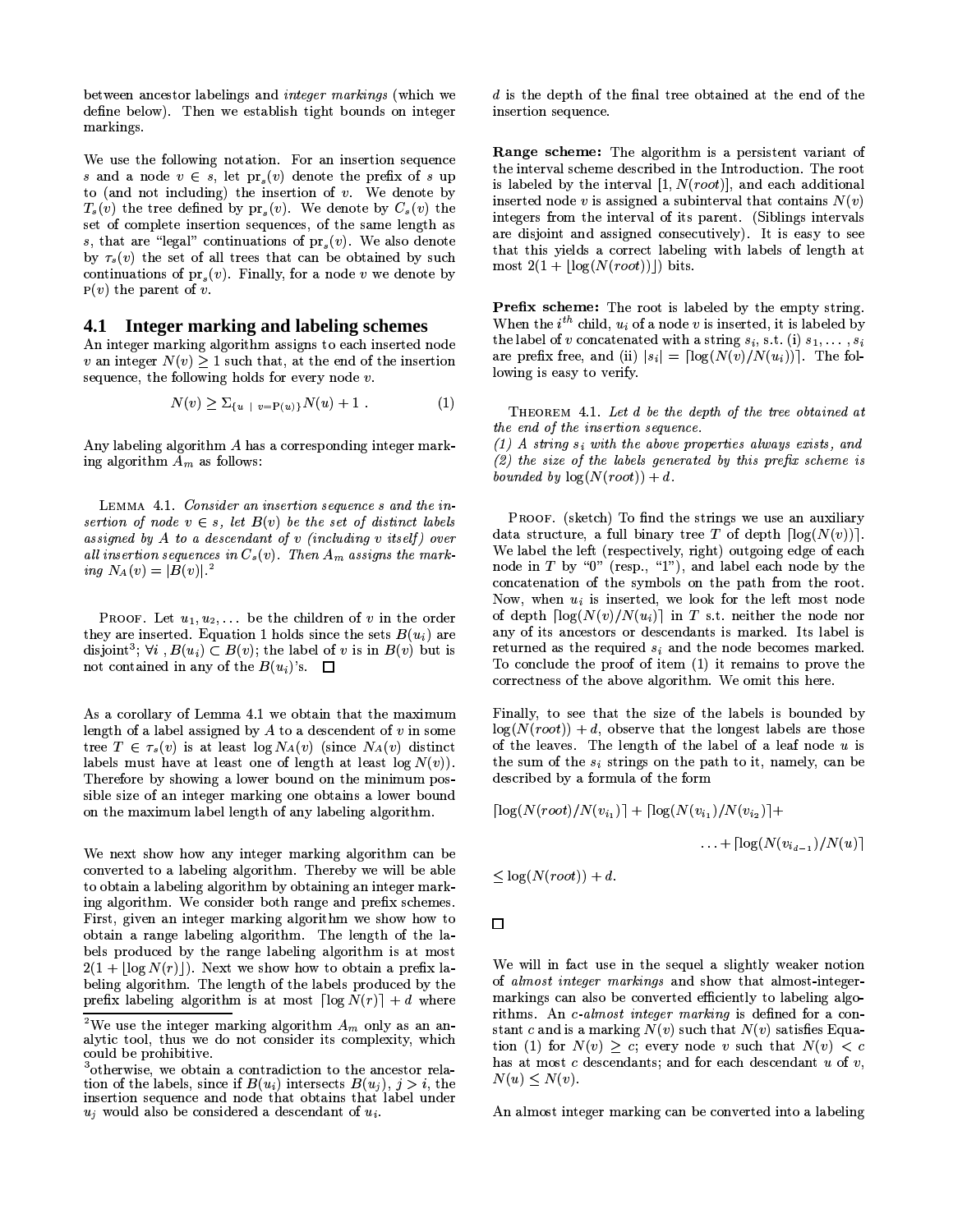algorithm as follows. Let  $L$  be one of the prefix schemes from Section 3.

- Each node with  $N(v) > c$  is labeled as with exact integer markings. (This works the same for both prefix and range labels).
- For a node v with  $N(v) < c$ , let u be the closest ancestor of v such that  $N(u) > c$ . The label of v is the concatenation of the label of  $u$  with the prefix-based label of  $v$ , as defined by  $L$ , within the subtree rooted at  $u$ .

Observe that when the labeling scheme used for nodes with  $N(v) > c$  is a prefix scheme, the above combined scheme is also a prefix scheme. Thus ancestor test amounts, as before, to testing if one label is a prefix of the other. When the labeling scheme of nodes with  $N(v) \geq c$  is a range scheme, to test for ancestor relationship one first needs to "chop" out, and compare (via range containment), the first  $2(1 + |\log N(r)|)$ bits of the labels. If those turn out to be identical then we need to continue and compare the remaining bits (via a prefix test). Finally note that although the labels now are longer than with exact integer marking, (e.g. by  $O(c)$  bits), since  $c$  is a constant we still have asymptotically the same bounds.

We next show how clues on the *size of the subtree* that might emerge under a node can be used to derive tight bounds on magnitude of integer markings, and thus bounds on the number of labels needed to label the subtree. Note the distinction between the size of a subtree and the number of labels needed to label it. Clues on the possible size of XML subtrees can be derived from the DTD of the XML file or from statistics of similar documents that obey the same DTD. In contrast, the number of labels needed to label such a subtree may be much larger than the subtree itself, since it has to account for all the various possible structures of a subtree of that size. (As demonstrated for instance in the proof of Theorem 3.1).

For simplicity we assume first that all the provided size estimations are indeed correct. In Section 6 we will see how the algorithms can be extended to cope with wrong estimations.

#### 4.2 Size estimations

We consider two types of clues. The first, which we call subtree clue consists of an estimate, up to a constant factor, of the number of future descendants of the inserted node. The second, which we call *sibling clues* consists of the subtree clue together with an additional estimate, of the number of descendants of future siblings of the inserted node.

The precise definition of the *subtree clues* is as follows. Each inserted node v is provided with a range  $[l(v), h(v)]$ . We consider ranges s.t. for all v,  $h(v) \leq \rho * l(v)$  for some fixed  $\rho \geq 1$ . We call such ranges  $\rho$ -tight. The range is interpreted as a declaration that the final subtree rooted at  $v$  (including v itself) would contain at least  $l(v)$  and at most  $h(v)$  nodes. When analyzing the performance of our labeling schemes we will consider only "legal" insertion sequences, that is,

sequences where all the declarations are met by the final tree. (Wrong declarations are considered in Section 6).

It is easy to see that if  $\rho = 1$  (i.e. the subtree size is known exactly), then the above two labeling schemes can be used with  $N(v) = l(v)$ , and will produce correct labels of length  $2(1 + \lfloor \log(n) \rfloor)$  and  $log(n) + d$ , resp., *n* being the size of the final tree. Interestingly, we show in Section 5 that for  $\rho > 1$  any labeling scheme requires  $\Omega(\log^2 n)$  bits on some insertion sequences. We also describe a labeling algorithm that achieves this bound.

The second, and stronger, type of clues that we consider are sibling clues. With each inserted node  $v$ , we obtain two  $\rho$ -tight ranges. The first range is essentially a subtree clue, with the same interpretation as above. Namely, it estimates, within a factor of  $\rho$ , the final size of the subtree rooted at v. The second range  $[\bar{l}(v), \bar{h}(v)]$  estimates, within a factor of  $\rho$ , the sum of the sizes of all subtrees rooted at future (not yet inserted) siblings of  $v$ . As before, we first consider only sequences where all declarations are fulfilled by the final tree. In particular, declarations must be consistent with previous declarations. We show below that these more detailed clues allow for more efficient labeling and prove in Section 5 matching lower and upper bounds of  $\Theta(\log n)$  on the maximum label length. Note that the  $\Theta(\log n)$  bound asymptotically matches the bound for static tree labelings.

### 4.3 Current ranges

Before presenting the results, let us first explain a bit more the interaction between the range declarations of different nodes, and what additional information one can draw from them. As nodes are inserted to the tree and further range declarations are made, the set of possible final trees narrow down.

Two useful notions in our analysis of subtree and sibling clues are the current subtree range and the current future range of a node v, denoted by  $[l^*(v), h^*(v)]$  and  $[\hat{l}(v), \hat{h}(v)]$ , respectively. Current ranges are the narrowest possible ranges that are consistent with all legal completions of the tree. (Thus they change, as nodes are inserted and more decelerations are made).

Let  $T$  be the tree constructed by the insertions so far, and let  $\tau$  be the set of trees that can be formed by possible legal completions of the insertion sequence. The lower bound  $l^*(v)$  of v is the smallest size of a subtree rooted at v in a tree  $T' \in \tau$ . The upper bound  $h^*(v)$  is the maximal size of such a subtree. The current subtree range of a node is a sub-interval of the subtree clue that was provided with the node. As nodes are inserted into the graph, the current subtree range of other nodes may become more restricted.

Similarly, the *current future range* of a node v,  $[\tilde{l}(v), \tilde{h}(v)],$ is such that  $\hat{l}(v)$  is the minimum and  $\hat{h}(v)$  is the respective maximum, over  $T' \in \tau$ , of the number of descendants of future children of  $v$  (namely children of  $v$  in  $T'$  not yet appearing in  $T$ ). As nodes are inserted into the graph, the upper bound on the future range may become smaller. The lower bound, however, may decrease or increase (more precisely, as we shall see, with subtree clues it can only decrease, but sibling clues may cause it to increase).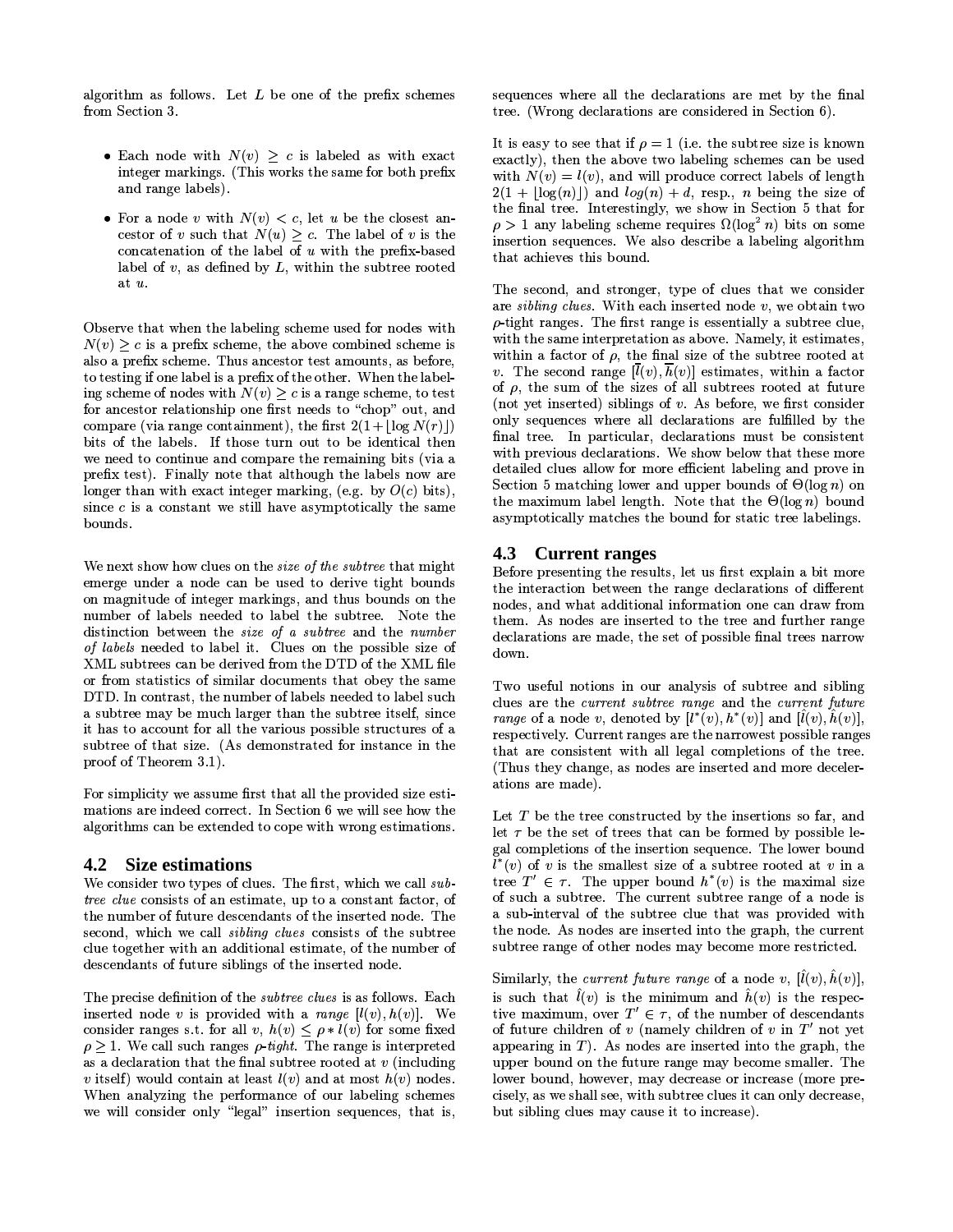It is not hard to show that ranges in  $\tau$  are always contiguous. That is, for any  $l^*(v) < k < h^*(v)$  there is a tree  $T' \in \tau$  s.t.  $v$  has a subtree of size  $k$ . A similar claim holds for current future ranges. and  $\hat{l}(v) < k < \hat{h}(v)$ .

The following lemma provides a computational definition of the current subtree and future range for insertion sequences with subtree clues. The proof is rather straightforward, and thus omitted.

LEMMA 4.2. The lower bound of the current subtree range of a node v can be recursively computed (bottom up) as fol $lows$ 

$$
l^*(v) = \max \left\{ l(v), 1 + \sum_{\{u \mid P(u) = v\}} l^*(u) \right\} .
$$
 (2)

The upper bound of v's current subtree range can be recursively computed (top down) as follows.

For the root node r,  $h^*(r) = h(r)$ . For a node v with parent  $P(v)$ ,

$$
h^*(v) = \min \left\{ h(v), h^*(P(v)) - 1 - \sum_{\{u \mid u \neq v \land P(u) = P(v)\}} l^*(u) \right\}
$$
(3)

The lower and upper bounds of the current future range of v can be computed as follows:

$$
\hat{l}(v) = l^*(v) - 1 - \sum_{\{u \mid P(u) = v\}} l^*(u) \tag{4}
$$

$$
\hat{h}(v) = h^*(v) - 1 - \sum_{\{u \mid P(u) = v\}} l^*(u) . \tag{5}
$$

The lemma shows how the current and future ranges can be updated as new nodes are inserted: When the root is inserted we have  $l^*(r) = l(r)$ ,  $h^*(r) = h(r)$ ,  $l(r) = l^*(r) - 1$ , and  $\hat{h}(r) = h^*(r) - 1$ . When a node u is inserted under a node v, we have  $l^*(u) = l(u)$  and  $h^*(u) = \min\{h(u), \hat{h}(v)\}.$ (We thus can assume w.l.o.g. that  $0 \le l(u) \le h(u) \le \hat{h}(u)$ .) The future range of the new node u is  $\hat{l}(u) = l^*(u) - 1$  and  $\hat{h}(u) = h^{*}(u) - 1$ . The insertion of u requires updating the current future range of its parent:  $\hat{l}(v) \leftarrow \max\{0, \hat{l}(v) - l(u)\}.$ It may also result in updates to the current ranges of other nodes. If we had  $l(u) > l(v)$  when u was inserted, we need to increase  $l^*(v)$  by  $l(u) - \hat{l}(v)$ . The updates (increases) on the lower bounds on the current subtree range are then propagated through ancestors of the inserted node according to Equation 2, and upper bounds on the current ranges are then updated (decreased) by propagating them down from all nodes with increased lower bounds, according to Equation 3. The future current ranges are then recomputed according to Equations 4 for all nodes with a child with a modified current range.

When sibling clues are provided, the computation and update process of current ranges is somewhat more involved. and is postponed to the full version of the paper.

EXAMPLE 4.1. Consider first an insertion sequence with subtree clues, and let  $\rho = 2$ . We start with the empty tree.

Assume that the first inserted (root) node u has declared subtree range of  $[5, 10]$ , and the second insertion is a child v of u with a subtree range of  $[4, 8]$ . It is easy to see that the current future range of  $u$  is  $[0,5]$ : Clearly the subtrees rooted at future children of u cannot contain more than 5 nodes as the tree has maximum allowed number of 10 nodes including the root u and the subtree rooted at v (which will contain at least 4 nodes); On the other hand, it is possible there will be no additional children whatsoever (hence 0 nodes) since the complete tree may have only 5 nodes, and this is already satisfied by the root itself and the 4 nodes that must appear  $in \ v's \ subtree.$ 

Note that, with subtree clues, the current future range is not necessarily  $\rho$ -tight (e.g., it can be  $[0,5]$ ). Sibling clues will restrict this range so that the gap between the lower and upper bound is at most a factor of two. Thus, the current future range will be contained in one of the following intervals  $[0,0]$ ,  $[1,2]$ ,  $[2,4]$ , and  $[3,5]$ . As soon will become evident, this seemingly small difference is what makes much more efficient labelings possible for sibling clues.

The example also illustrates why we cannot simply take the upper bound of the root subtree range, (10 in the example), also as the bound on the required number of labels (and hence possibly infer a bound on the labels length). To be ready for all possible completions of the tree, we must have at least 8  $available$  labels for the subtree of  $v$  and  $5$  more for the potential future children subtrees. This, together with the label of the root itself, implies that the domain of labels must contain at least 14 labels.

For convenience in our analysis, we assume below that the declared subtree clues are always contained in the current future range of the parent node. That is, when a node u is inserted as a child of v,  $0 \leq l(u) \leq h(u) \leq \tilde{h}(v)$ . For sibling clues, we assume that  $0 \leq \bar{l}(u) \leq \bar{h}(u)$ ; that  $\bar{l}(u) > \hat{l}(v) - h(u)$ ; and  $\bar{h}(u) < \hat{h}(v) - l(u)$ . Note that this assumption is made without loss of generality, as it is possible to automatically narrow down the declarations to be consistent with current ranges.

#### **BOUNDS ON INSERTIONS WITH CLUES** 5.

We first summarize our results for insertion sequences with subtree and sibling clues, then we illustrate the proof techniques used to establish those results. We start with subtree clues.

THEOREM 5.1. For any deterministic (or randomized) labeling algorithm for insertion sequences with  $\rho$ -tight subtree clues, there is an insertion sequence of  $n$  nodes on which the scheme assigns an (expected) maximum label of length at least  $\Omega(\log^2(n))$ . Furthermore there is a labeling scheme that labels each such insertion sequence with labels of length  $O(\log^2(n))$ . The hidden constant factor degrades as  $\rho$  in $creases.$ 

To prove the lower bound we will show below that any integer marking algorithm has a sequence of  $n$  insertions where the mark of the root node is  $n^{\Omega(\log(n))}$ , which implies that we need  $\Omega(\log^2(n))$  bits to represent the labels. To prove the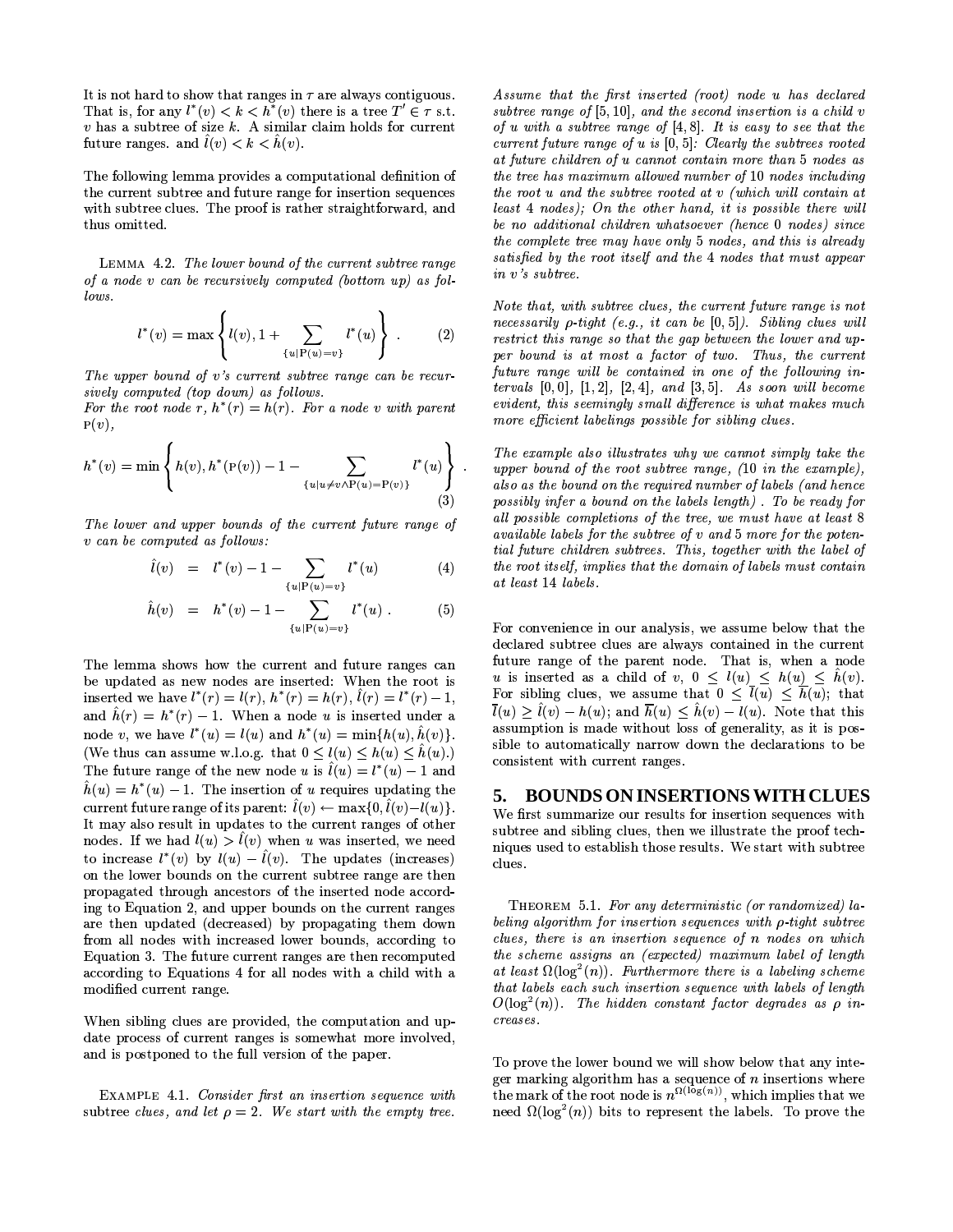upper bound we will show that legal integer marking can be obtained with assignments where  $N(v) = h(v)^{O(\log h(v))}$ , where  $h(v)$  is the upper bound of the subtree clue of v.

For a fixed  $\rho$ , the above results provide tight upper and lower bounds of  $\Theta(\log^2 n)$  on the length of the labels. This is considerably better than the  $\Theta(n)$  bounds when no clues are available, but still does not match the performance of static labeling schemes. We will next see that insertion sequences with sibling clues have matching upper and lower bounds of  $\Theta(\log n)$  on the maximum length of the labels. Thus, asymptotically, insertion sequences with sibling clues can be labeled online as well as they can be labeled off-line.

THEOREM 5.2. Consider insertion sequences where nodes come with both subtree and sibling clues.

- 1. Let  $S(n) = n^{1/\log_2((\rho+1)/\rho)}$ . A integer marking algorithm that takes  $N(v) = S(n)$ , when v's subtree clue (and thus current subtree range) is [a, n], for  $a \ge n/\rho$ , is a correct marking.
- 2. Any deterministic or randomized integer marking algorithm has a sequence where n is an upper bound on the range of the root on which it assigns to the root an  $(expected)$  marking of

$$
\Omega(n^{1/\log_2((\rho+1)/\rho)}))
$$

To conclude this section we present the proof of Theorem 5.1. The proof technique of Theorem 5.2 follows similar lines and is omitted here.

The upper and lower bound proofs rely on bounding the function  $P(n)$  defined as follows.  $P(n)$  is the minimum, over all integer marking algorithms  $A$ , of the maximum over insertion sequences, of the marking  $N(v)$  that A assigns to a node v with current subtree range upper bound of  $h^*(v) = n$ .

PROOF. (Theorem 5.1 deterministic lower-bound) We show that  $P(n) \geq \left(\frac{n}{2\rho}\right)^{\Omega(\log n/\log(2\rho/(\rho-1))})$ . Let A be an arbitrary marking algorithm and consider an insertion sequence s (see Figure 1) that inserts a root  $r = v_0$  with clue  $\left[\frac{n}{\rho}, n\right]$ , then inserts a child  $v_1$  of  $v_0$  with clue  $\left[\frac{n}{\rho} - 1, n - \rho\right]$ <br>and continue inserting a path of  $\frac{n}{2\rho}$  nodes  $v_0, \ldots, v_{\frac{n}{2\rho}-1}$  in a similar fashion where the clue of  $v_i$  is  $\left[\frac{n}{\rho} - i, n - i\rho\right]$ . It is easy to check that after inserting these nodes then the current future range of  $v_0$  is  $[0, n\frac{\rho-1}{\rho}]$ , and the current future range of  $v_i, i \leq \frac{n}{2\rho} - 1$  is  $[0, (n - i\rho)\frac{\rho - 1}{\rho}]$ .

To facilitate possible future insertions under  $v_i$ , the markings must be such that

$$
N_A(v_i) \geq 1 + N_A(v_{i+1}) + P((n - i\rho)\frac{\rho - 1}{\rho}).
$$

For  $0 \leq i \leq \frac{n}{20}$ , we obtain that

$$
N_A(v_i) \geq 1 + N_A(v_{i+1}) + P(\frac{n}{2}\frac{\rho-1}{\rho}) \; .
$$



Figure 1: Insertion of a chain of descendants. The dotted lines are for current sibling ranges.

Therefore we obtain that  $N(v_0) \geq \frac{n}{2\rho} P\left(\frac{n}{2} \frac{\rho-1}{\rho}\right)$ . Since this holds for any marking algorithm  $A$  we obtain that  $P(n)$  must satisfy the recurrence

$$
P(n) \geq \frac{n}{2\rho} P\left(\frac{n}{2}\frac{\rho-1}{\rho}\right) \geq \frac{n}{2\rho} \frac{n^{\frac{\rho-1}{2\rho}}}{2\rho} \frac{n^{\left(\frac{\rho-1}{2\rho}\right)^2}}{2\rho} \cdots 1
$$

where  $P(1) = 1$ . It follows that

$$
P(n) \ge \left(\frac{n}{2\rho}\right)^{\Omega(\log n/\log(2\rho/(\rho-1))}
$$

 $\Box$ 

PROOF. (Theorem 5.1 randomized lower-bound) We apply Yao's lemma which reduces the problem to finding a distribution over insertion sequences and showing that any deterministic algorithm is such that the expected length of the maximum-length label it assigns on these sequences is

$$
M(n)=\left(\frac{n}{2\rho}\right)^{\Omega(\log n/\log(2\rho/(\rho-1))}
$$

We consider a distribution on insertion sequences obtained by the following process: Initially, the root is the "current node" and let n be as above. A chain of  $n/(2\rho) - 1$  descendants is inserted starting from the current node, as described in the lower-bound proof of the deterministic case. The process then selects one of the  $n/(2\rho)$  – 1 nodes on the chain uniformly at random. The selected node becomes the new current node and a new chain insertion with  $n \leftarrow n(\rho-1)/(2\rho)$ is iteratively started from that node. The process continues until  $n = 1$ . The same calculation performed for the deterministic bound also shows that the number of distinct insertion sequences produced by this process is  $M(n)$ . Consider now a deterministic algorithm and the labels it assigns to nodes on these insertion sequences. Since the algorithm is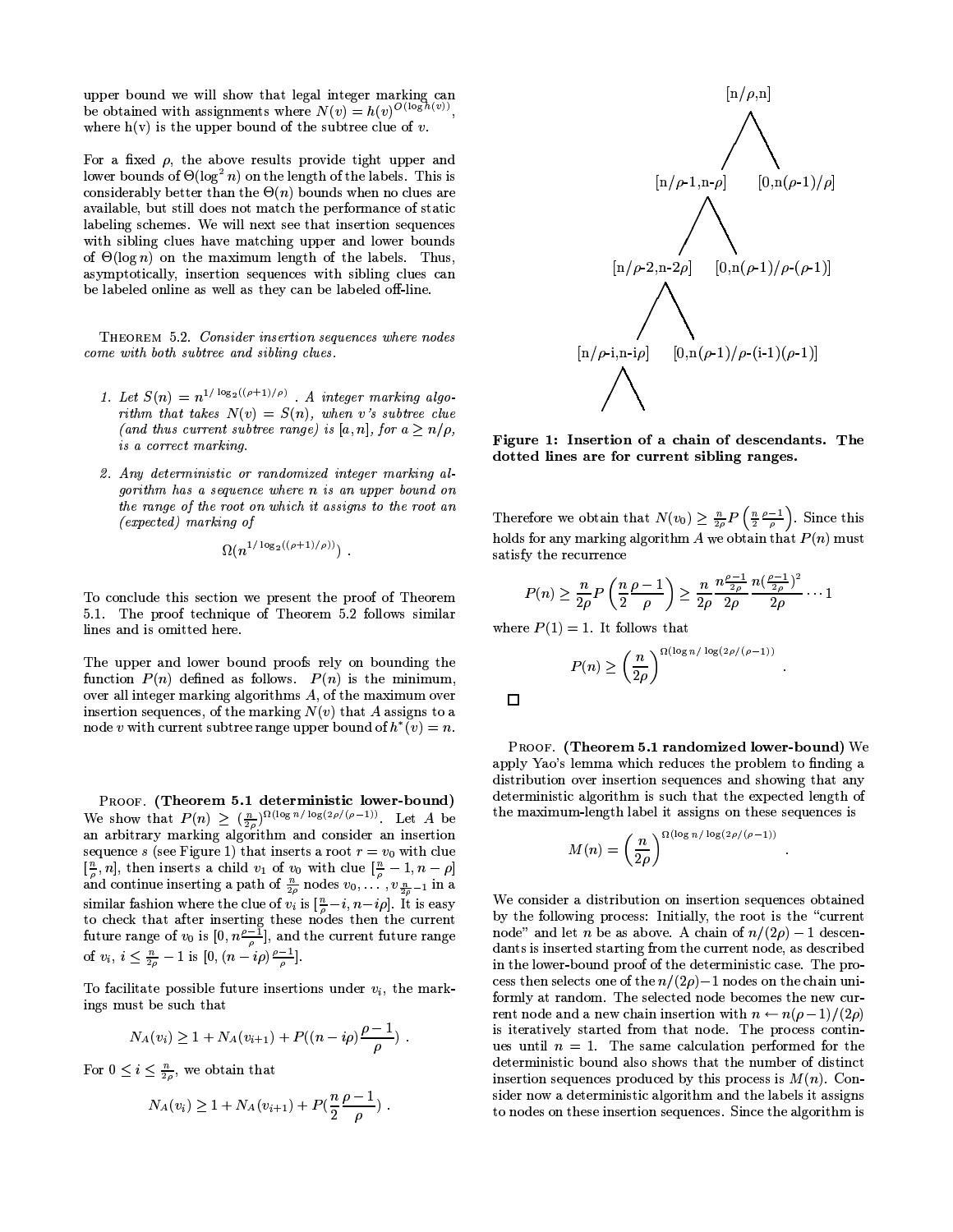deterministic, two insertion sequences with identical prefixes obtain identical labels for insertions that are part of the prefix. We claim, however, that labels assigned to nodes that are not part of the common prefix must be disjoint. It follows from this claim that the labels assigned to the last node of each insertion sequence are distinct. Since there are  $M(n)$ such sequences, there are the same number of disjoint labels. Most labels in that set must thus be of length  $\Omega(\log M(n))$ ; therefore the average length of these labels (over all these sequences must be  $\Omega(\log M(n))$ .

To prove the claim, consider the last chain-insertion that was common to both sequences. There are two different nodes on that chain,  $v_1$  and  $v_2$ , such that the suffix of the first insertion sequences is all under  $v_1$  and the suffix of the second sequence is all under  $v_2$ . Suppose w.l.o.g. that  $v_2$  is a descendent of  $v_1$ . Assume to the contrary that a node  $u$ in the suffix of the first sequence had a common label to a node in the suffix of the second sequence. Since the label is on a suffix of the second sequence, it must be such that  $L(u) \leq L(v_2)$  (in the ancestor relation sense), but the node  $u$  in the first sequence is not a descendant of  $v_2$ , and thus we obtain a contradiction.  $\Box$ 

We use the following lemma for the upper-bound proof.

LEMMA 5.1. Let 
$$
f(x) = x^{\alpha \ln x}
$$
 and  

$$
g(n,x) = f(x) + f(n - x/\rho - 2/\rho)
$$

Then

$$
\forall 1 \le x \le n-1, g(n, n-1) \ge g(n, x) .
$$

PROOF

$$
\frac{df(x)}{dx}=2\frac{\alpha(\ln x)x^{\alpha\ln x}}{x}
$$

using this we obtain that  $dg(n,x)/dx$  is increasing. As  $g(n, x)$  is continuous, the maximum point(s) must be obtained at the endpoints of the interval  $[1, n - 1]$ , thus at  $x = n - 1$  or  $x = 1$ . It is not hard to see that  $g(n, n - 1) \ge$  $g(n,1)$ .  $\square$ 

PROOF. (Theorem 5.1 upper bound) We prove an upper bound on  $P(n)$ . Consider a function  $f(n)$  that satisfies the following inequalities for all  $n \geq c(\rho)$ , where  $c(\rho)$  is a constant that depends on  $\rho$ .

$$
f(n) \ge \max_{x \in [1,n]} \left\{ f(x-1) + f\left(n-1 - \left\lceil \frac{x}{\rho} \right\rceil \right) + 1 \right\}, \quad (6)
$$
  
and  $f(n) = 0$  for  $n \le 0$ .

We use two claims to conclude the proof.

• Claim 1 states that  $N(v) = f(h^*(v))$  constitute correct  $(c(\rho)$ -almost) integer marking (that is, satisfies Equation (1) for all legal insertion sequences). Thus,  $f(n) \geq P(n)$ .

• Claim 2 states that the function

$$
s(n) = (n/\rho)^{\log n/\log(\rho/(\rho-1))} \tag{7}
$$

satisfies Equation (6).

To prove claim 1, we start by defining the unused marking  $R(v)$  of a node: When v is inserted then  $R(v) = f(h^*(v)) - 1$ ; When a child u is inserted under v then  $R(v) \leftarrow R(v) - 1$  $f(h^*(u))$ . Note that a sufficient condition for (1) to hold is that we always have  $R(v) > f(h(v))$ .

We now prove inductively that  $R(v) > \hat{h}(v)$ . First recall that the current range can only become more restricted as nodes are inserted elsewhere in the tree whereas  $R(v)$  is decreased only when new children are inserted to  $v$ . Thus, it suffices to show that the inequality holds whenever a new child is inserted to  $v$ . Initially, when the node  $v$  is inserted then  $R(v) = f(h(v))$ . Suppose that a child u is inserted to v. By the induction hypothesis, before the insertion  $v$  had current future range of  $[l_a, h_a]$  and  $R(v) \ge f(h_a)$ . By definition of current future range, the current subtree range of  $u$  must be such that  $h^*(u) \leq h_a - 1$ . The updated current future range of v after the insertion has  $\hat{h}(v) = h_a - 1 - l^*(u) \leq$  $h_a - 1 - h^*(u)/\rho$ . It follows from property (6) of  $f()$  that  $f(h_a) - 1 - f(h^*(u)) \ge f(\hat{h}(v))$ . On the other hand, the unused marking of v after u is inserted is  $R'(v) = R(v)$ .  $1 - f(h^*(u))$ . From these last two inequalities we obtain  $R'(v) \geq f(\hat{h}(v)).$ 

The following two statements establish the correctness of claim 2.

1. 
$$
\max_{x \in [1,n]} \left\{ s(x-1) + s\left(n-1-\lceil \frac{x}{\rho} \rceil \right) + 1 \right\}
$$
 is obtained for  $x = n$ .

2. We show that for  $n \geq c(\rho)$ 

$$
s(n) \ge s(n-1) + s(n\frac{\rho-1}{\rho}) + 1.
$$
 (8)

The first statement is proven in Lemma 5.1. To prove (8), first note that

$$
s(n) = \frac{n}{\rho} s\left(n\frac{\rho - 1}{\rho}\right) \tag{9}
$$

Substituting using Equation (9) in inequality (8) we obtain that inequality (8) holds if for  $n \geq c(\rho)$ 

$$
\frac{n}{\rho}s\left(n\frac{\rho-1}{\rho}\right) \ge \frac{n-1}{\rho}s\left((n-1)\frac{\rho-1}{\rho}\right) + s\left(n\frac{\rho-1}{\rho}\right) + 1\tag{10}
$$

Inequality  $(10)$  is equivalent to

$$
\left(\frac{n}{\rho} - 1\right) s \left(n \frac{\rho - 1}{\rho}\right) \ge \frac{n - 1}{\rho} s \left((n - 1) \frac{\rho - 1}{\rho}\right) + 1.
$$
\n(11)

Substituting for  $s()$  using (7) we obtain that inequality (11)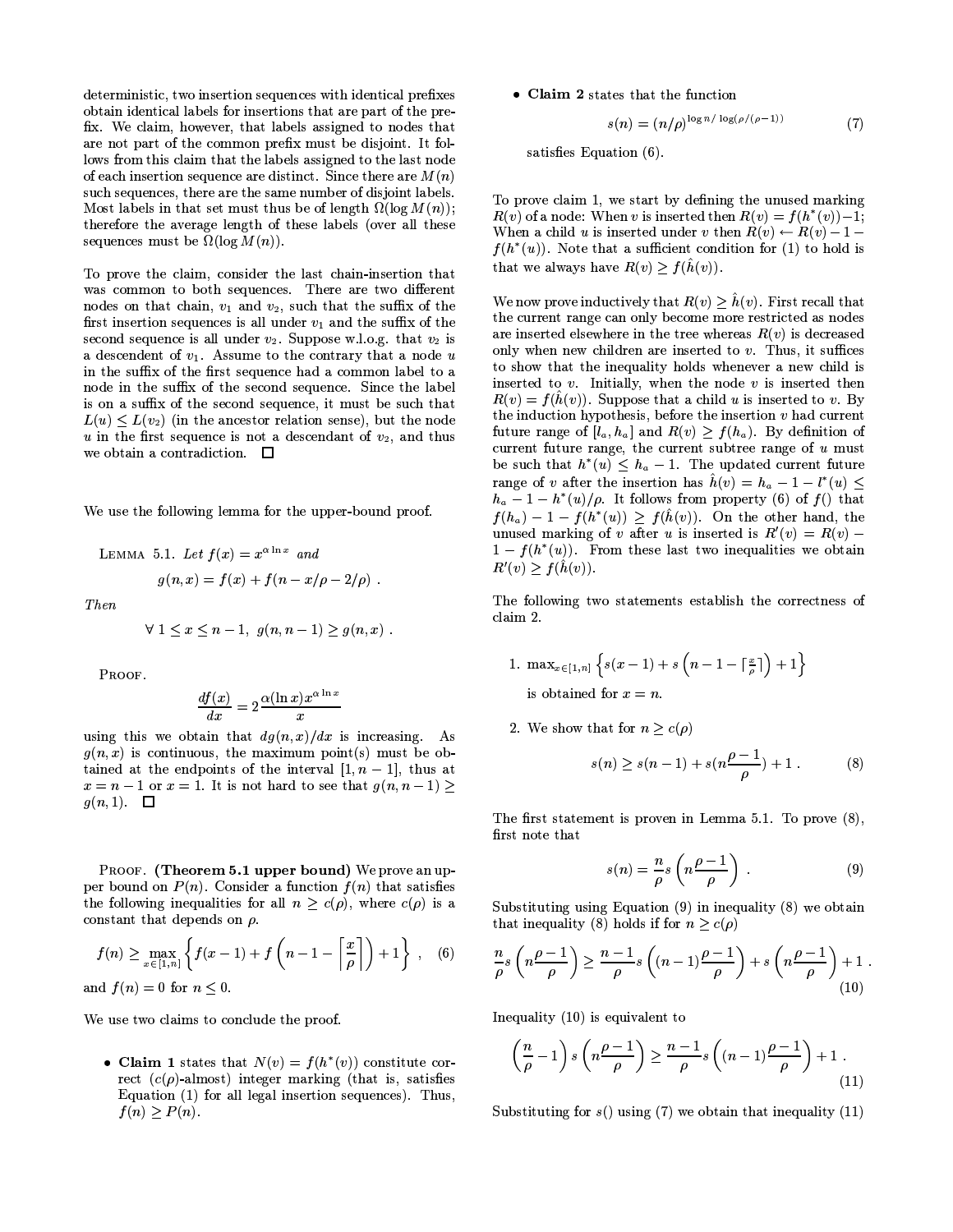is equivalent to

$$
\left(\frac{n}{\rho} - 1\right) \left(n \frac{\rho - 1}{\rho^2}\right)^{\log_{\rho/(\rho-1)} n - 1} \ge
$$
\n
$$
\left(\frac{n - 1}{\rho}\right) \left((n - 1) \frac{\rho - 1}{\rho^2}\right)^{\log_{\rho/(\rho-1)} ((n - 1) - 1)} + 1 (12)
$$

For  $n \geq \rho^2/(\rho - 1) + 1$  the inequality

$$
\left(\frac{n}{\rho} - 1\right) \left(n \frac{\rho - 1}{\rho^2}\right)^{\log_{\rho/(\rho - 1)} n - 1} \ge
$$
\n
$$
\left(\frac{n - 1}{\rho}\right) \left((n - 1) \frac{\rho - 1}{\rho^2}\right)^{\log_{\rho/(\rho - 1)} (n - 1)} + 1 , (13)
$$

which we obtained by substituting *n* for  $n-1$  in the power on the right hand side of inequality (12), implies inequality (12). Dividing both sides of (13) by  $x = \left(\frac{n}{\rho} - 1\right)$  and  $y = \left((n-1)\frac{\rho-1}{\rho^2}\right)^{\log_{\rho/(\rho-1)}(n-1)}$  we obtain that inequality (13) s equivalent to the following

$$
\left(\frac{n}{n-1}\right)^{\log_{\rho/(\rho-1)} n-1} \ge \frac{n-1}{n-\rho} + \frac{1}{xy} \ . \tag{14}
$$

For  $n \geq \rho^2/(\rho-1)+1$ ,  $y \geq 1$ , so the inequality

$$
\left(\frac{n}{n-1}\right)^{\log_{\rho/(\rho-1)} n-1} \ge \frac{n-1}{n-\rho} + \frac{1}{x} \tag{15}
$$

implies that inequality (14) also holds. By substituting  $x$ and rearranging (15) we obtain that it is equivalent to

$$
\left(1 + \frac{1}{n-1}\right)^{\log_{\rho/(\rho-1)} n - 1} \ge 1 + \frac{2\rho - 1}{n - \rho} \ . \tag{16}
$$

If  $\log_{\rho/(\rho-1)} n > 4\rho - 1$  then

$$
\left(1 + \frac{1}{n-1}\right)^{\log_{\rho/(\rho-1)} n - 1} \ge \left(1 + \frac{1}{n-1}\right)^{4\rho - 2} \ge \left(1 + \frac{4\rho - 2}{n-1}\right) \tag{17}
$$

and if  $n > 2\rho - 1$  then

$$
\left(1 + \frac{4\rho - 2}{n - 1}\right) \ge 1 + \frac{2\rho - 1}{n - \rho} \tag{18}
$$

Summarizing we obtain that for  $n > c(\rho)$  where  $c(\rho)$  =  $\max{\rho^2/(\rho-1)+1, (\rho/(\rho-1))^{4\rho-1}, 2\rho-1}$ , the function s satisfies Inequality (8).

 $\Box$ 

#### **COPING WITH WRONG ESTIMATES** 6.

We briefly explain how the range and prefix labeling schemes presented in the previous section can be extended to cope with wrong estimates. First observe that over-estimation of the size of the final tree makes the labels longer than actually needed, but the labeling is still correct. We next show how to deal with under-estimations.

Extended range scheme: The key idea is to look at the binary code of the intervals assigned to a node and view the

lower (upper) end points as virtually padded by an infinite sequence of 0s  $(1s)$ . For example the range [1001, 1101] is interpreted as  $[10010000000...$ ,  $11011111111...]$ . The order relation  $\leq$  used here for determining interval inclusion is the lexicographical order on the (virtually padded) endpoint of the ranges (so the labels domain is virtually infinite). When a node  $v$  gets a new child  $v$  it needs to allocate to it a subrange that fits its clue declaration. If all declarations are correct, it should be able to do it within its (non padded) range. If it runs out of available space, the range is extended by using longer strings for the range endpoints, e.g. [1101000, 1101111], and the required subrange within this extended range is allocated. Since  $\leq$  is a lexicographical ordering on the virtually padded endpoints, the assigned range is still included within  $v$ 's range. Further insertions may lead to further extensions, and so on.

Extended prefix scheme: We use here the same idea as in the prefix schemes of Section 3. Rather than consuming all the prefix-free strings, we do not assign the last string  $s_i$ , but, instead, use it as a basis for a longer string, say  $s \cdot 0$ . Then the following prefix-free assigned strings will be  $s_i \cdot 10$ ,  $s_i$  110,  $s_i$  1110, ...

It should be noted that the more wrong estimates are made, the longer the labels may be (up to  $O(n)$  in the worst case). A related interesting open question is the design of optimal labeling schemes when clues are provided as distribution functions.

### 7. RELATED WORK

One can design labeling schemes in a static or dynamic setting. The static setting, where the full structure of the tree is known in advance, has been the focus of several recent works  $[2, 4, 17, 10, 8]$ . The best proposed schemes use labels of length  $\log n + o(\log n)$  bits, and there is a matching lower bound of  $\log n$  on the maximum label length of any such labeling scheme. None of these schemes, however, is suitable for a dynamic setting where the trees undergo changes through time.

Ancestor labeling schemes have also been studied in the context of object-oriented systems, as means to determine inheritance relationship among classes (see e.g.  $[5, 3]$ ). The underlying graph describing the class hierarchy in these works is a DAG and the setting is static. Persistent object identifiers are used in object-oriented databases as means to identify individual objects throughout time. These ids however do not provide ancestor information [6].

The problem of designing a persistent labeling scheme for identifying nodes in a sequence of versions of an XML file has been recently studied by Marian et al [9], who suggested a scheme based on an inorder traversal of the original tree and the new inserted subtrees, with a relatively low storage overhead. Their labels, however, do not contain ancestor information and hence cannot be used for structural queries by a full text indexing mechanism. Marian et al [9] raised in their paper the question of whether an efficient persistent labeling scheme for multiple versions that also contains ancestor information is possible.

This question is addressed by the present paper. We mod-